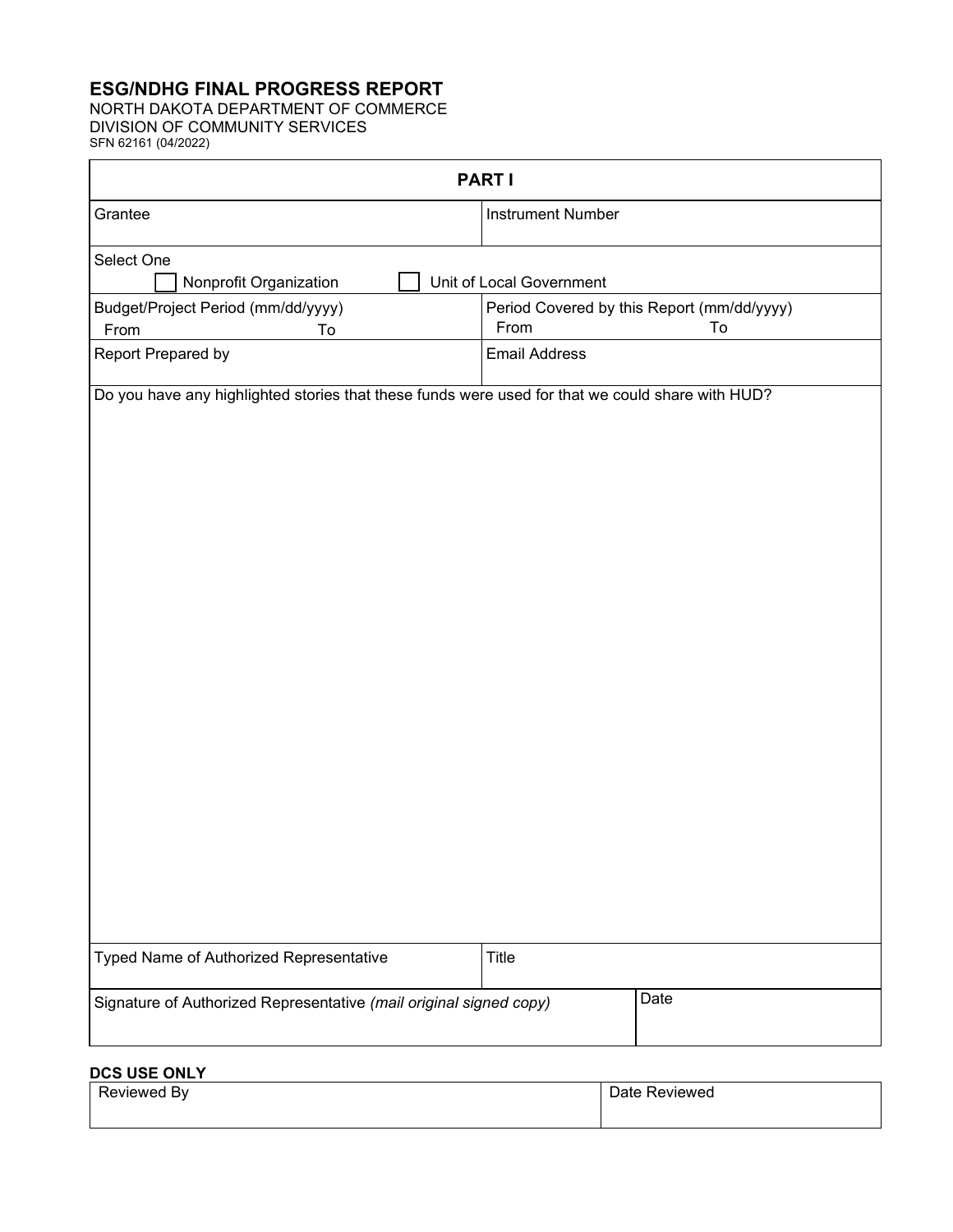| <b>PART II</b>                                                                                                                                                                                                                                                                                                                                                                                           |  |  |  |  |
|----------------------------------------------------------------------------------------------------------------------------------------------------------------------------------------------------------------------------------------------------------------------------------------------------------------------------------------------------------------------------------------------------------|--|--|--|--|
| Complete a separate Part II Report for your agency and any agency you contract with to provide services for<br>each subgrantee. When answering questions, use the space provided or attach additional sheets.                                                                                                                                                                                            |  |  |  |  |
| 1. List funded activities accomplished to date.                                                                                                                                                                                                                                                                                                                                                          |  |  |  |  |
| 2. Did any problems arise while administering the grant? If yes, explain the problems and the extent of the<br>delay. If you are a seasonal operation, please state this and include your months of operation.                                                                                                                                                                                           |  |  |  |  |
| 3. Did you spend 100% of your funds? If no, explain the barriers to spending these funds.                                                                                                                                                                                                                                                                                                                |  |  |  |  |
| Did you attach match documentation? Match documentation must be submitted as a letter on letterhead<br>4.<br>describing the type of match (private donations, in-kind donations, etc.) and dollar amount, as well as<br>supporting documentation of the match (checks, letters, etc.). If non-cash contributions are used as match,<br>include the formula that was used to determine the dollar amount. |  |  |  |  |
| 5. Are you using the CARES (Coordinated Assessment, Referral, and Evaluation System)? If no, explain the<br>barriers to not using this. This does not apply to domestic violence assistance providers.                                                                                                                                                                                                   |  |  |  |  |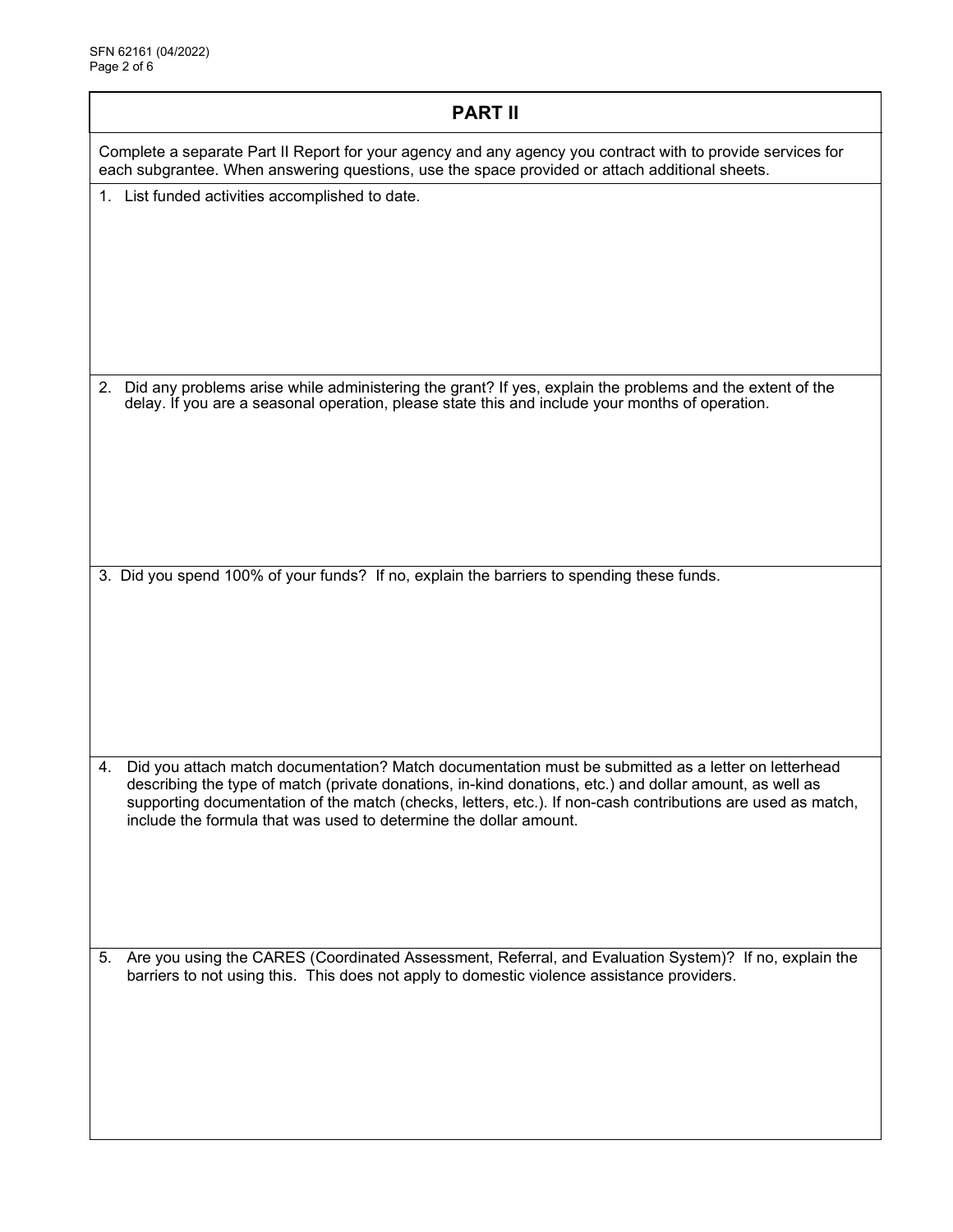6. Emergency Shelter Projects **ONLY**. Use shelter bed utilization report.

**Number of Beds – Rehabbed** (number of additional beds created as a result of a rehab activity)

**Total Number of Beds – Nights Available** (the total number of shelter bed-nights available is the total number of beds in all shelters the recipient funded with ESG that were available to program participants during the reporting period)

**Number of Beds – Conversion** (number of beds created as a result of conversion of a building to a shelter)

**Total Number of Beds – Nights Provided** (total number of bed-nights provided is the total number of beds in all shelters the recipient funded with ESG that were filled each night during the reporting period)

| 7. For this reporting period, check the program(s) and service(s) provide by your facility. (check all that apply) |  |  |  |  |
|--------------------------------------------------------------------------------------------------------------------|--|--|--|--|
| <b>Emergency Shelter Component</b>                                                                                 |  |  |  |  |
| Renovation                                                                                                         |  |  |  |  |
| Operations                                                                                                         |  |  |  |  |
| <b>Essential Services</b>                                                                                          |  |  |  |  |
| <b>Street Outreach Component</b>                                                                                   |  |  |  |  |
| <b>Street Outreach</b>                                                                                             |  |  |  |  |
| Homeless Prevention Component (At Risk of Homelessness Individuals and/or Households)                              |  |  |  |  |
| Housing Relocation and Stabilization Services                                                                      |  |  |  |  |
| Short-Term and/or Medium-Term Rental Assistance (Project Based Assistance)                                         |  |  |  |  |
| Short-Term and/or Medium-Term Rental Assistance (Tenant Based Assistance)                                          |  |  |  |  |
| Rapid Re-Housing Component (Homeless Individuals and/or Households)                                                |  |  |  |  |
| Housing Relocation And Stabilization Services                                                                      |  |  |  |  |
| Short-Term and/or Medium-Term Rental Assistance (Project Based Assistance)                                         |  |  |  |  |
| Short-Term and/or Medium-Term Rental Assistance (Tenant Based Assistance)                                          |  |  |  |  |
| <b>HMIS Component</b>                                                                                              |  |  |  |  |
| <b>HMIS</b>                                                                                                        |  |  |  |  |
| <b>Administrative Component (NDHG Only)</b>                                                                        |  |  |  |  |
| Salaries for administrative activities                                                                             |  |  |  |  |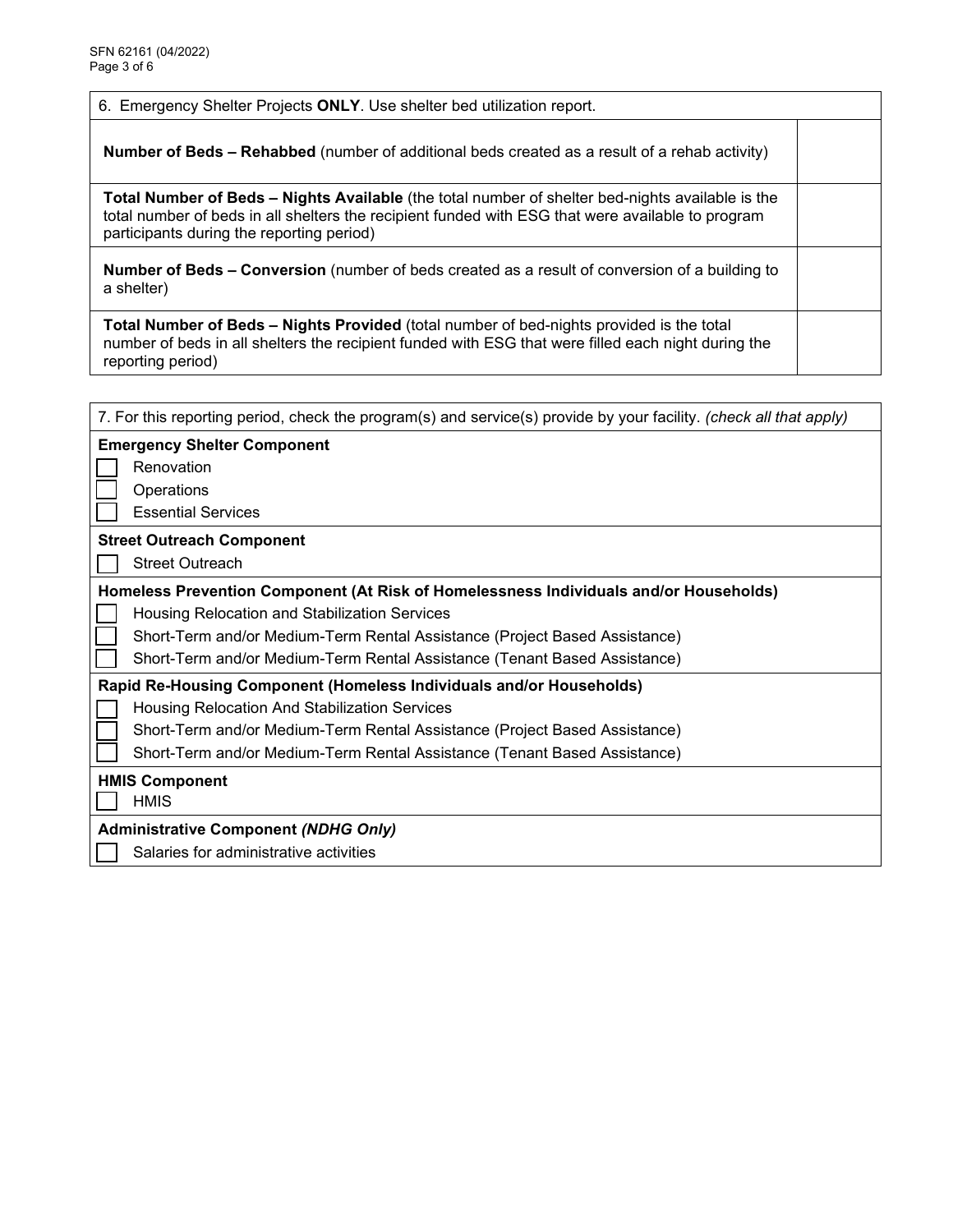| <b>PART III</b>                                                   |    |      |    |      |  |
|-------------------------------------------------------------------|----|------|----|------|--|
| Grantee                                                           |    |      |    |      |  |
| Total grant funds available<br>1.                                 |    |      | \$ |      |  |
| Total Recipient Share of the Budget (Match)<br>2.                 |    |      | \$ |      |  |
| <b>Total Funds Available</b><br>3.                                |    |      | \$ | 0.00 |  |
| 4. Funds activity to date -<br>Funds expended/obligated on:       |    |      |    |      |  |
| a. Street Outreach Component                                      | \$ |      |    |      |  |
| b. Emergency Shelter Component                                    | \$ |      |    |      |  |
| c. Homeless Prevention Component                                  | \$ |      |    |      |  |
| d. Rapid Re-Housing Component                                     | \$ |      |    |      |  |
| e. HMIS Component                                                 | \$ |      |    |      |  |
| Administrative Component (NDHG Only)<br>f.                        | \$ |      |    |      |  |
| g. Total funds expended/obligated                                 | \$ | 0.00 |    |      |  |
| 5. Match funds activity to date -<br>Funds expended/obligated on: |    |      |    |      |  |
| a. Street Outreach Component                                      | \$ |      |    |      |  |
| b. Emergency Shelter Component                                    | \$ |      |    |      |  |
| c. Homeless Prevention Component                                  | \$ |      |    |      |  |
| d. Rapid Re-Housing Component                                     | \$ |      |    |      |  |
| e. HMIS Component                                                 | \$ |      |    |      |  |
| <b>Administrative Component</b><br>f.                             | \$ |      |    |      |  |
| g. Total funds expended/obligated                                 | \$ | 0.00 |    |      |  |
| Match funds unobligated (line 1 minus line 4g):<br>6.             |    |      | \$ | 0.00 |  |
| Recipient funds unobligated (line 2 minus line 5g):<br>7.         |    |      | \$ | 0.00 |  |
| Total funds unobligated (line 6 plus line 7):<br>8.               |    |      | \$ | 0.00 |  |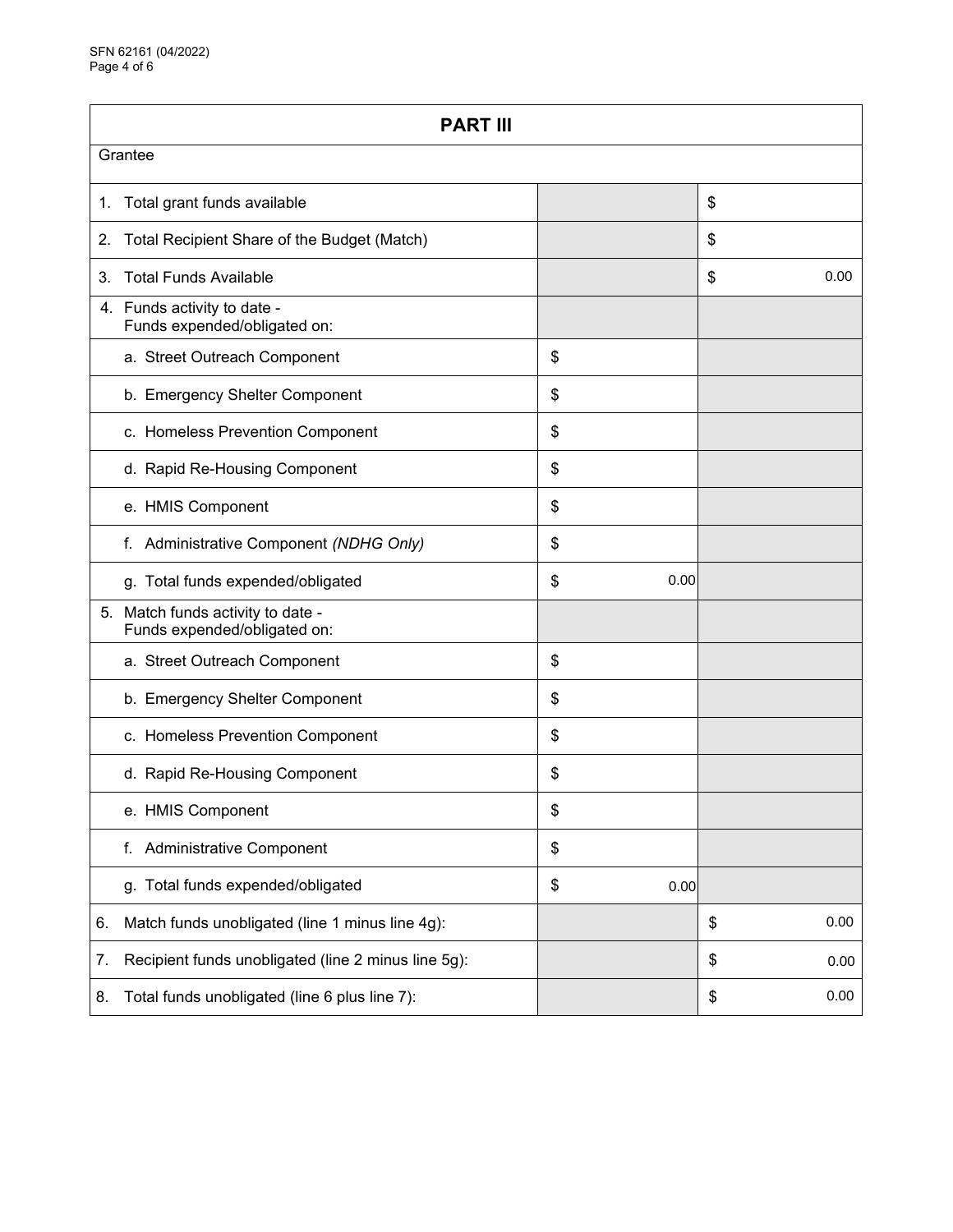### **INSTRUCTIONS FOR COMPLETING THE ESG/NDHG FINAL PROGRESS REPORT**

The Mid-Term Progress Report is divided into 3 separate parts, each of which must be fully completed, whether you are submitting the form for your mid-term or your final progress report.

### **PART I**

- Enter grantee name.
- Check whether you are a nonprofit organization or unit of local government.
- Enter the instrument number this number is found on your financial award.
- Enter the budget/project period, i.e., the start date of the award through December 31.
- Enter the name and phone number of the individual completing the report.
- Type the name and title of the individual authorized by your agency to certify the accuracy of the information being submitted. Note: This is typically the chief executive director of the agency.
- The authorized individual is to sign and date Part 1 of the report form. *Only original signature will be accepted by the DCS*.
- The block on the bottom of the form is for DCS use only.

#### **PART II**

Note: If your agency sub-contracts with another entity to provide services funded with these dollars, you must obtain and submit to the DCS, a separate Part 2 from the sub-grantee, indicating the name of the sub-grantee on the top of the document.

- 1. List funded activities accomplished to date.
- 2. Did any problems arise while administering the grant? If yes, explain the problems and the extent of the delay. If you are a seasonal operation, please state this and include your months of operation.
- 3. Did you spend 100% of your funds? If no, explain the barriers to spending these funds.
- 4. Did you attach match documentation? Match documentation must be submitted as a letter on letterhead describing the type of match (private donations, in-kind donations, etc.) and dollar amount, as well as supporting documentation of the match (checks, letters, etc.). If non-cash contributions are used as match, include the formula that was used to determine the dollar amount.
- 5. Are you using the CARES (Coordinated Assessment, Referral, and Evaluation System)? If no, explain the barriers to not using this. This does not apply to domestic violence assistance providers.
- 6. List bed information (for shelters only).
- 7. Check the program(s) and service(s) provided by your facility funded under ESG or NDHG.